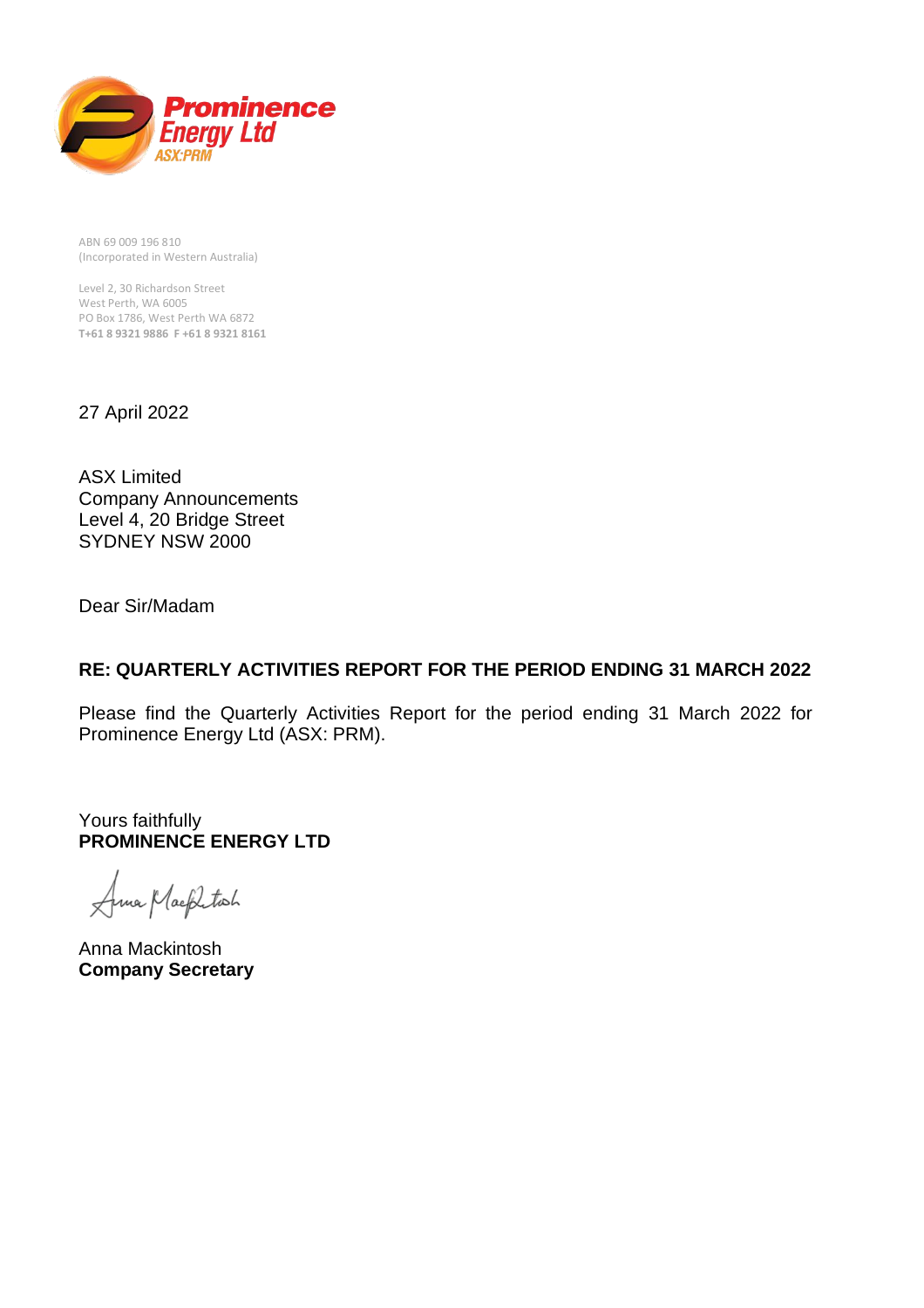

# **QUARTERLY ACTIVITIES REPORT FOR THE PERIOD ENDING 31 MARCH 2022**

### **HIGHLIGHTS**

- Prominence Energy Ltd settled the acquisition of 12.5% interest in multi-TCF Sasanof Prospect with drilling to commence in Q2 2022.
- PRM completed two tranche placement raising to raise \$12.05 million before costs. Tranche 2 shares and options were issued in March 2022.

#### **SASANOF PROJECT**

In March 2022, Prominence Energy Ltd ("**PRM**") finalised the acquisition of a 12.5% interest in the Multi-TCF Sasanof Gas Prospect located in exploration Permit WA-519-P on the Northwest Shelf, Australia. As part of this interest acquisition, PRM will pay for 25% of the Sasanof-1 well cost and at the end of March PRM issued 90 million PRM shares and 30 million PRMOB options to Western Gas as approved at the EGM on 19 January 2022.

The Sasanof prospect is located in exploration permit WA-519-P, in Commonwealth waters approximately 207km northwest of Onslow Western Australia. (Figure-1). The Sasanof Prospect is located up dip from the liquids rich, low  $CO<sub>2</sub>$  Mentorc Gas and Condensate field and near to the giant gas fields of Scarborough and Io-Janz in the Carnarvon Basin. The Sasanof Prospect covers an area of up to 400 km<sup>2</sup> across three exploration permits and one retention lease, three of which, WA-519-P, WA-390-P & WA-70-R, are operated and owned by Western Gas.

ERC Equipoise Ltd ("**ERCE"**) independently determined that Sasanof is an estimated 2U Prospective Resource of 7.2 Tcf of gas and 176 million bbls of condensate (P50 recoverable) and a 32% Chance of Success (CoS). The High Case 3U Prospective Resource estimate is 17.8TCF and 449 million bbls of condensate (P10 recoverable). (See PRM ASX Release 7 December 2021 for full details).

| Net PRM entitlement assuming PRM completes under terms disclossed and earns 12.5% interest |                       |        |        |                                |      |       |       |             |
|--------------------------------------------------------------------------------------------|-----------------------|--------|--------|--------------------------------|------|-------|-------|-------------|
|                                                                                            | Recoverable Gas (Bcf) |        |        | Recoverable Condensate (MMstb) |      |       |       |             |
| Sasanof                                                                                    | 1U                    | 2U     | ЗU     | <b>Mean</b>                    | 1U   | 2U    | 3U    | <b>Mean</b> |
| Net to WG519                                                                               | 600.5                 | 4131.1 | 9253.1 | 5177                           | 13.8 | 100.4 | 233.7 | 128.8       |
| Net to PRM (12.5%)                                                                         | 75.1                  | 516.4  | 1156.6 | 647.1                          |      | 12.6  | 29.2  | 16.1        |

Resources Net to WG519 Pty Ltd and PRM are shown in the table below.

Estimated Chance of Success 32%

*Cautionary Statement – Prospective Resources are the estimated quantities of petroleum that may potentially be recovered by the application of a future development project(s) related to undiscovered accumulations. These estimates have both an associated risk of discovery and a risk of development. Further exploration appraisal and evaluation is required to determine the existence of a significant quantity of potentially moveable hydrocarbons.*

PRM acquired a 12.5% shareholding interest in the WA-519-P licence holder, Western Gas (519 P) Pty Ltd (**WG519**). Western Gas Pty Ltd (**Western Gas**) is the major shareholder of WG519 and the Operator of the WA-519-P permit and announced on 25 November 2021 that a rig contract had been signed with Valaris for the MS-1 semi-submersible rig to drill the well Q2 2022. Global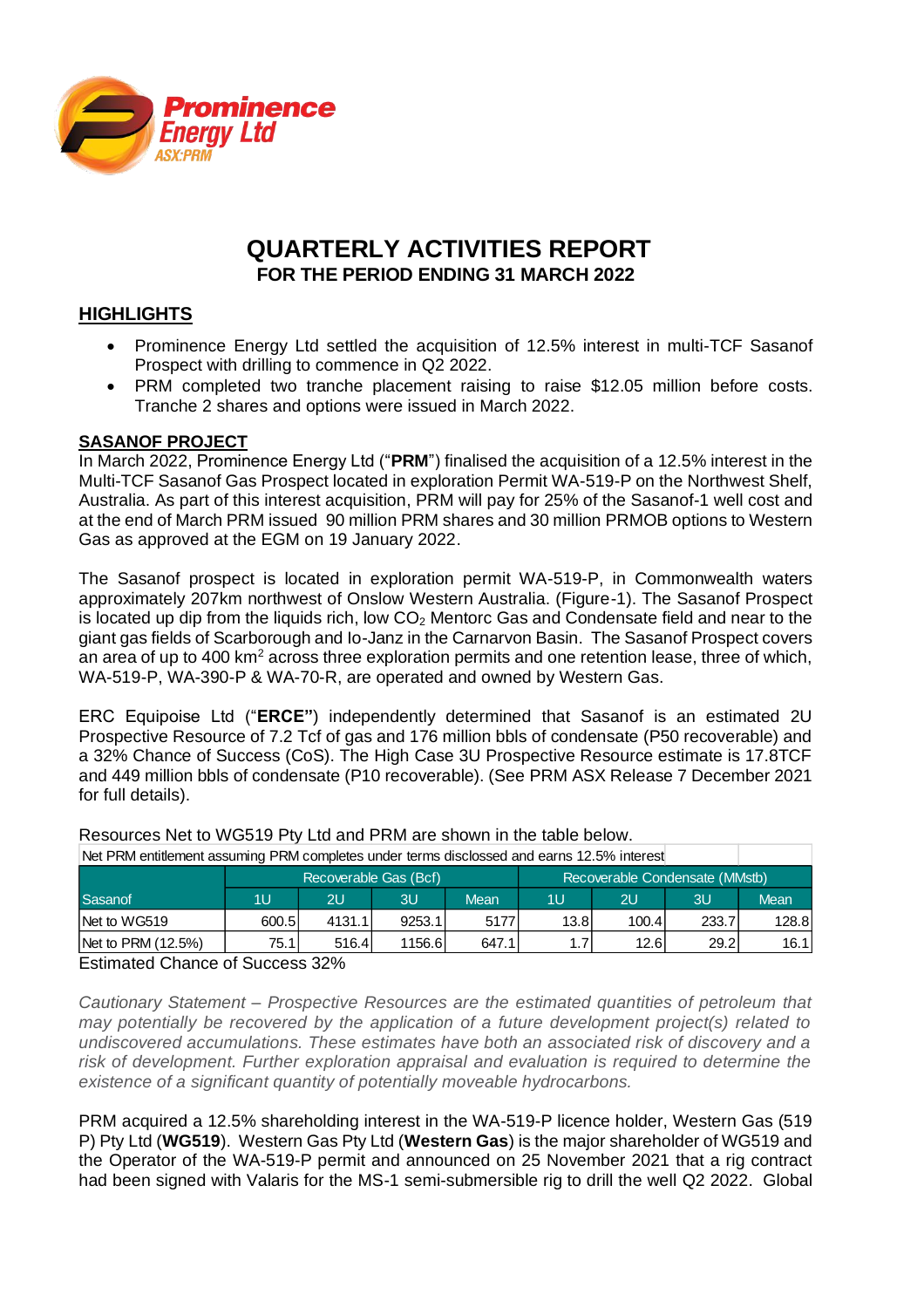

Oil and Gas Limited (**ASX:GLV**) is committed to funding 50% of the well for a 25% shareholding interest in WG519. GLV and PRM together are funding 75% of the total well cost of the Sasanof well. Sasanof-1 will be a vertical well drilled to a depth of approximately 2,500m in 1,070m of water. Drilling costs are estimated to be in the range of US\$20-25 million (US\$5-6.25 million PRM share).

#### **Sasanof-1 Prospect Interests**

| Company                           | <b>Funding Interest</b> | <b>Working Interest</b> |
|-----------------------------------|-------------------------|-------------------------|
| Western Gas Corporation Pty Ltd   | 25%                     | 62.5%                   |
| <b>Global Oil and Gas Limited</b> | 50%                     | 25%                     |
| <b>Prominence Energy Limited</b>  | 25%                     | 12.5%                   |

#### **PRM CAPITAL RAISING**

PRM successfully placed 1.205 billion shares at a price of 1c per share with 1 PRMOB attaching option for every three shares subscribed for. The Placement was made in two tranches with the second tranche (plus Directors Participation for \$50,000) subject to shareholder approval. Shareholder approval was obtained at the meeting held 19 January 2022. Tranche 2 was completed during the March 2022 quarter and 950 million shares were issued plus 5 million shares in which Directors participated

The primary use of funds is the drilling of the Sasanof-1 well with PRM's share of these costs expected to be approximately A\$6.5-8 million. The balance of the funds will be used for advancing the company's Bowsprit project toward development drilling, business development relating to new projects and working capital.

On completion of the Sasanof transaction and the related capital raise the PRM capital structure is:

|                                        | <b>PRM Shares</b> | <b>PRMOB Options</b><br><b>Exercise Price 2c</b><br><b>Exp 5 Sept 2023</b> |
|----------------------------------------|-------------------|----------------------------------------------------------------------------|
| <b>Shares on issue post Completion</b> | 2,411,108,819     | 911,895,579                                                                |

#### **BOWSPRIT OIL PROJECT ("Bowsprit") (Lease No. 21754) - PRM 100% working interest.**

PRM drilled the vertical, exploration Bowsprit-1 well in October 2021 to test an undrilled part of the field. Unfortunately, the potential field extension did not contain oil. The vertical well was suspended at a depth of 3,000ft deep for future re-entry and side-tracking. The proven oil in the T1 Upper Miocene Sand was not affected by the vertical well result and remains a viable target for a single well development via a side-tracking of the vertical well and tie back to a nearby platform.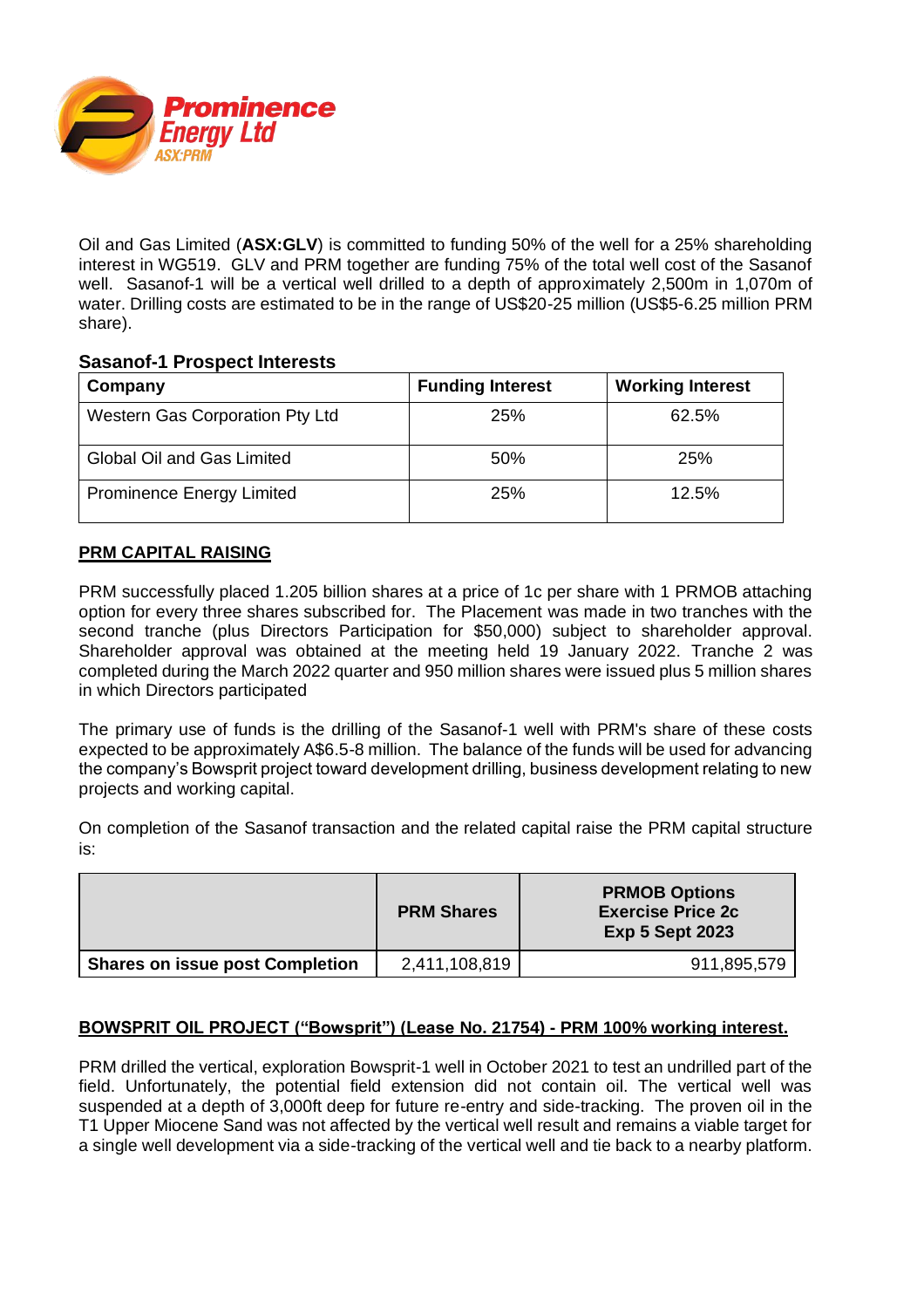

| <b>Resource</b><br><b>Classification</b> | <b>Confidence Level</b> | <b>Net Reserves to PRM</b> |                     |  |
|------------------------------------------|-------------------------|----------------------------|---------------------|--|
|                                          |                         | Oil<br><b>Mbbls</b>        | Gas<br><b>MMSCF</b> |  |
|                                          | 1P (90%)                |                            |                     |  |
| <b>Undeveloped</b><br><b>Reserves T1</b> | 2P (50%)                | 330.7                      | 254.7               |  |
|                                          | 3P (10%)                | 643.5                      | 502.9               |  |

### **LAND STATUS (net acres of mineral leases)**

Below is a table showing PRM's net acres of oil and gas mineral leases in the project area. SL21787 and part of SL21754 was dropped due to lack of prospectvity following the drilling in October 2021.

| <b>Oil Project Area</b> | PRM's<br><b>Working</b><br><b>Interest</b><br>(%WI) | <b>PRM's Net</b><br><b>Revenue</b><br><b>Interest</b><br>(%NRI) | Project area<br><b>Gross Acres</b><br>$(1 ha =$<br>2.471ac) | <b>PRM's Net</b><br>Acres (1ha $=$<br>2.471ac) |
|-------------------------|-----------------------------------------------------|-----------------------------------------------------------------|-------------------------------------------------------------|------------------------------------------------|
| Bowsprit SL21754        | 100%                                                | 73%                                                             | 635                                                         | 635                                            |
| <b>TOTAL</b>            |                                                     | $\blacksquare$                                                  | 635                                                         | 635                                            |

*(Total acres as at 31 March 2022)*

#### *Indirect Interest*

*PRM owns 12.5% of Western Gas 519 Pty Ltd which holds 100% of WA-519-P located offshore Western Australia.* 

#### **OIL AND GAS PRODUCTION**

There was no oil production for the March 2022 Quarter.

#### **CORPORATE**

A shareholders' meeting was held 19 January 2022 where all resolutions were passed via a poll. Refer Notice of Meeting dated 20 December 2021. This meeting approved

- **1.** the acquisition of the 12.5% interest acquisition of WG519 Pty Ltd, the holder of the Sasanof Prospect,
- **2.** Issue of facilitator shares
- **3.** the issue of tranche 2 shares and options and
- **4.** issue of broker/lead manager shares/options pertaining to the Placement.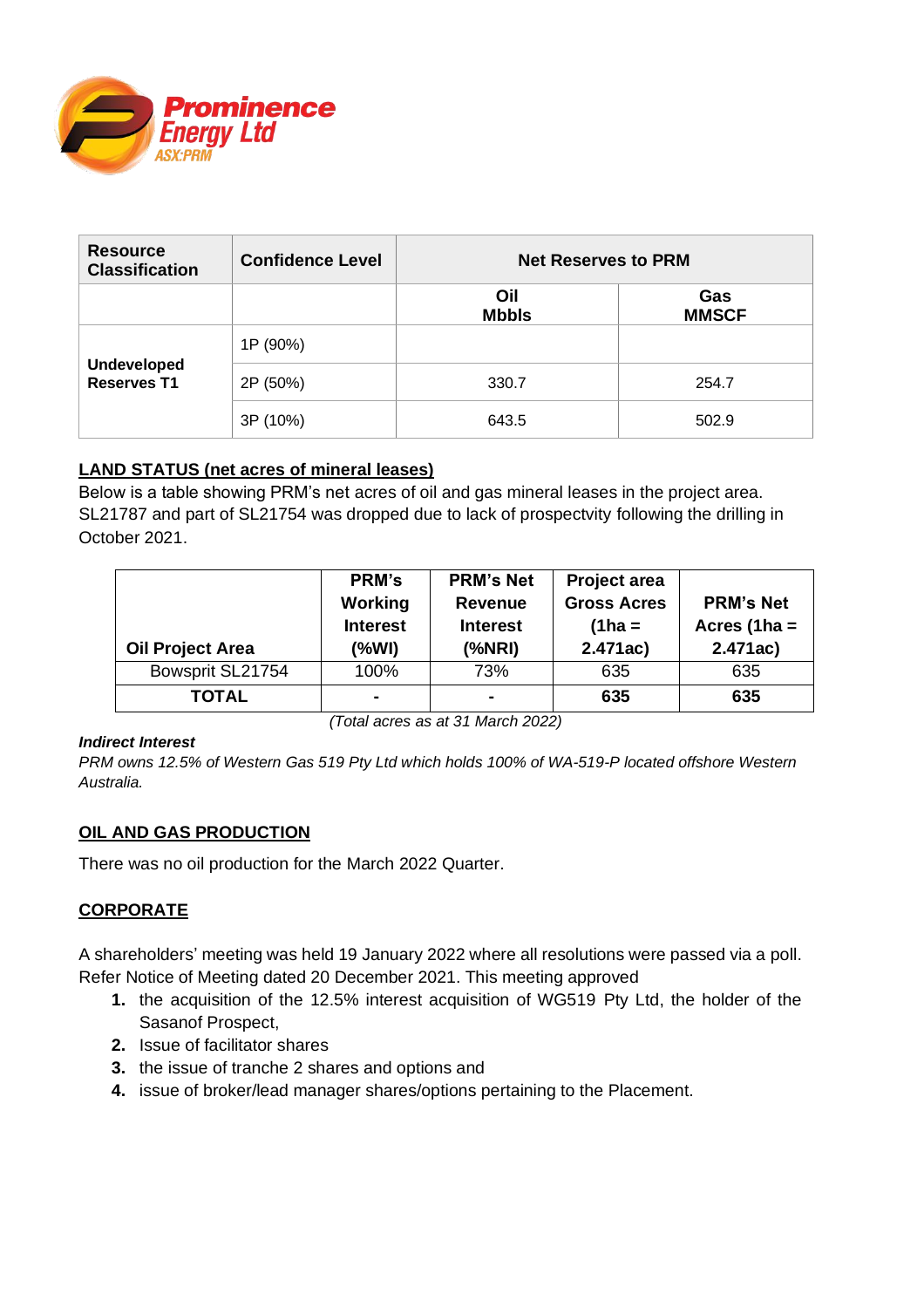

#### **GROWTH OPPORTUNITIES**

The Company continues to actively review potential new projects to add to the portfolio, in particular in the green hydrogen sector.

#### **NOTES PERTAINING TO THE CASHFLOW REPORT**

Item 6.1: The aggregate amount of payments to related parties and their associates during the March 2022 quarter was \$92,950 in salaries.

#### **BY ORDER OF THE BOARD**

Anna Mackintosh, **Company Secretary** Telephone: +61 (08) 9321 9886 Email: [admin@ProminenceEnergy.com.au](mailto:admin@ProminenceEnergy.com.au)

This report is lodged on the Company's website, [www.ProminenceEnergy.com.au.](http://www.prominenceenergy.com.au/)

#### **Forward-looking Statements**

This document may contain certain statements that may be deemed forward-looking statements. Forwardlooking statements reflect Prominence's views and assumptions with respect to future events as at the date of the Announcement and are subject to a variety of unpredictable risks, uncertainties, and other unknowns that could cause actual events or results to differ materially from those anticipated in the forwardlooking statements. Actual and future results and trends could differ materially from those set forth due to various factors that could cause results to differ materially include but are not limited to: industry conditions, including fluctuations in commodity prices; governmental regulation of the oil and gas industry, including environmental regulation; economic conditions in the US and globally; geological technical and drilling results; predicted production and reserves estimates; operational delays or an unanticipated operating event; physical, environmental and political risks; liabilities inherent in oil and gas exploration, development and production operations; fiscal and regulatory developments; stock market volatility; industry competition; and availability of capital at favourable terms. Given these uncertainties, no one should place undue reliance on these forward-looking statements attributable to Prominence, or any of its affiliates or persons acting on its behalf. Although every effort has been made to ensure this Announcement sets forth a fair and accurate view, we do not undertake any obligation to update or revise any forward looking statements, whether as a result of new information, future events or otherwise.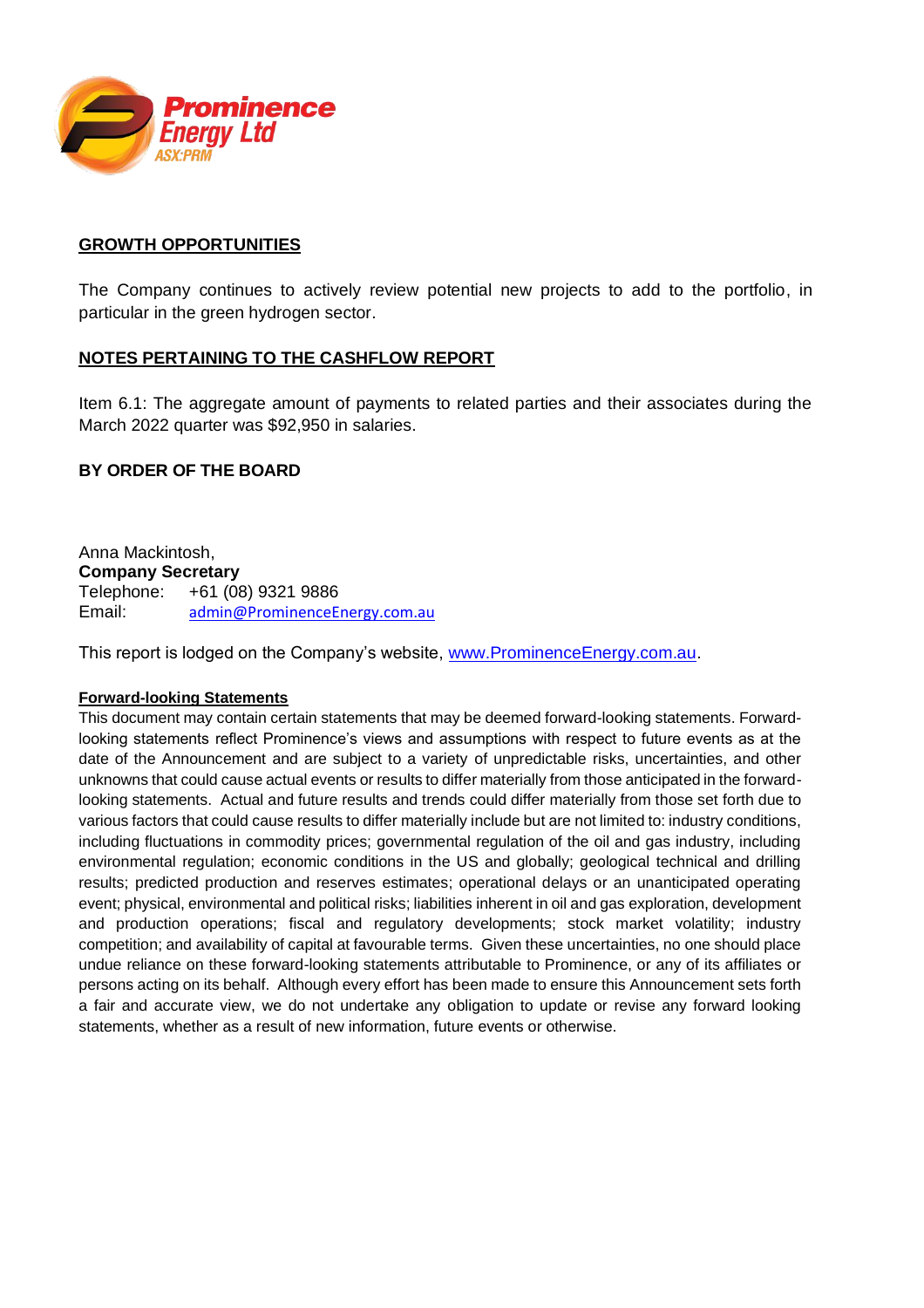# **Appendix 5B**

# **Mining exploration entity or oil and gas exploration entity quarterly cash flow report**

| Name of entity               |                                   |
|------------------------------|-----------------------------------|
| <b>PROMINENCE ENERGY LTD</b> |                                   |
| ARN                          | Quarter ended ("current quarter") |
| 69 009 196 810               | 31 Mar 2022                       |

| <b>Consolidated statement of cash flows</b> |                                                   | <b>Current quarter</b><br>\$A'000 | Year to date (9<br>months)<br>\$A'000 |
|---------------------------------------------|---------------------------------------------------|-----------------------------------|---------------------------------------|
| 1.                                          | Cash flows from operating activities              |                                   |                                       |
| 1.1                                         | Receipts from customers                           |                                   |                                       |
| 1.2                                         | Payments for                                      |                                   |                                       |
|                                             | exploration & evaluation<br>(a)                   |                                   |                                       |
|                                             | development<br>(b)                                |                                   |                                       |
|                                             | (c)<br>production                                 |                                   |                                       |
|                                             | (d)<br>staff costs                                | (93)                              | (273)                                 |
|                                             | administration and corporate costs<br>(e)         | (160)                             | (365)                                 |
| 1.3                                         | Dividends received (see note 3)                   |                                   |                                       |
| 1.4                                         | Interest received                                 |                                   |                                       |
| 1.5                                         | Interest and other costs of finance paid          |                                   |                                       |
| 1.6                                         | Income taxes paid                                 |                                   |                                       |
| 1.7                                         | Government grants and tax incentives              |                                   |                                       |
| 1.8                                         | Other (provide details if material)               |                                   |                                       |
|                                             | Recoveries                                        |                                   |                                       |
| 1.9                                         | Net cash from / (used in) operating<br>activities | (253)                             | (638)                                 |

| 2.  |     | Cash flows from investing activities |         |        |
|-----|-----|--------------------------------------|---------|--------|
| 2.1 |     | Payments to acquire or for:          |         |        |
|     | (a) | entities                             |         |        |
|     | (b) | tenements                            |         |        |
|     | (c) | property, plant and equipment        |         |        |
|     | (d) | exploration & evaluation             | (1,746) | (5.642 |
|     | (e) | investments                          |         |        |
|     | (f) | other non-current assets             |         |        |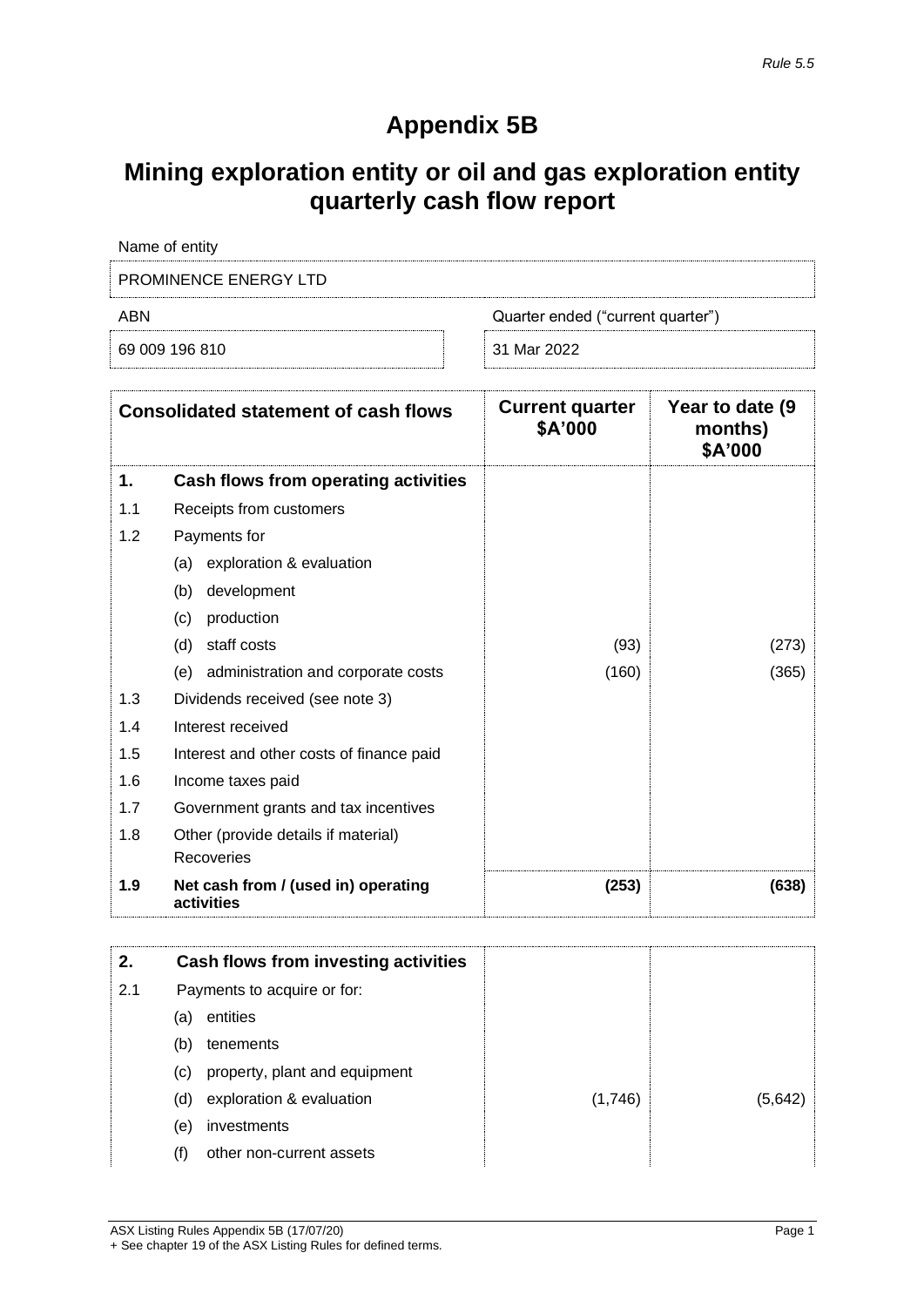|     | <b>Consolidated statement of cash flows</b>       | <b>Current quarter</b><br>\$A'000 | Year to date (9)<br>months)<br>\$A'000 |
|-----|---------------------------------------------------|-----------------------------------|----------------------------------------|
| 2.2 | Proceeds from the disposal of:                    |                                   |                                        |
|     | entities<br>(a)                                   |                                   |                                        |
|     | (b)<br>tenements                                  |                                   |                                        |
|     | (c)<br>property, plant and equipment              |                                   |                                        |
|     | (d)<br>investments                                |                                   |                                        |
|     | (e)<br>other non-current assets                   |                                   |                                        |
| 2.3 | Cash flows from loans to other entities           |                                   |                                        |
| 2.4 | Dividends received (see note 3)                   |                                   |                                        |
| 2.5 | Other (provide details if material)               |                                   |                                        |
| 2.6 | Net cash from / (used in) investing<br>activities | (1,746)                           | (5.642)                                |

| 3.   | <b>Cash flows from financing activities</b>                                                |       |        |
|------|--------------------------------------------------------------------------------------------|-------|--------|
| 3.1  | Proceeds from issues of equity securities<br>(excluding convertible debt securities)       | 9,384 | 13,203 |
| 3.2  | Proceeds from issue of convertible debt<br>securities                                      |       |        |
| 3.3  | Proceeds from exercise of options                                                          |       |        |
| 3.4  | Transaction costs related to issues of equity<br>securities or convertible debt securities |       |        |
| 3.5  | Proceeds from borrowings                                                                   |       | 750    |
| 3.6  | Repayment of borrowings                                                                    |       |        |
| 3.7  | Transaction costs related to loans and<br>borrowings                                       |       |        |
| 3.8  | Dividends paid                                                                             |       |        |
| 3.9  | Other (issue costs)                                                                        | (392) | (628)  |
| 3.10 | Net cash from / (used in) financing<br>activities                                          | 8,992 | 13,325 |

|     | Net increase / (decrease) in cash and<br>cash equivalents for the period |         |         |
|-----|--------------------------------------------------------------------------|---------|---------|
| 4.1 | Cash and cash equivalents at beginning of<br>period                      | 2.722   | 2.671   |
| 4.2 | Net cash from / (used in) operating<br>activities (item 1.9 above)       | (253)   | (638    |
| 4.3 | Net cash from / (used in) investing activities<br>(item 2.6 above)       | (1,746) | (5,642) |
| 4.4 | Net cash from / (used in) financing activities<br>item 3.10 above)       | 8,992   | 13.325  |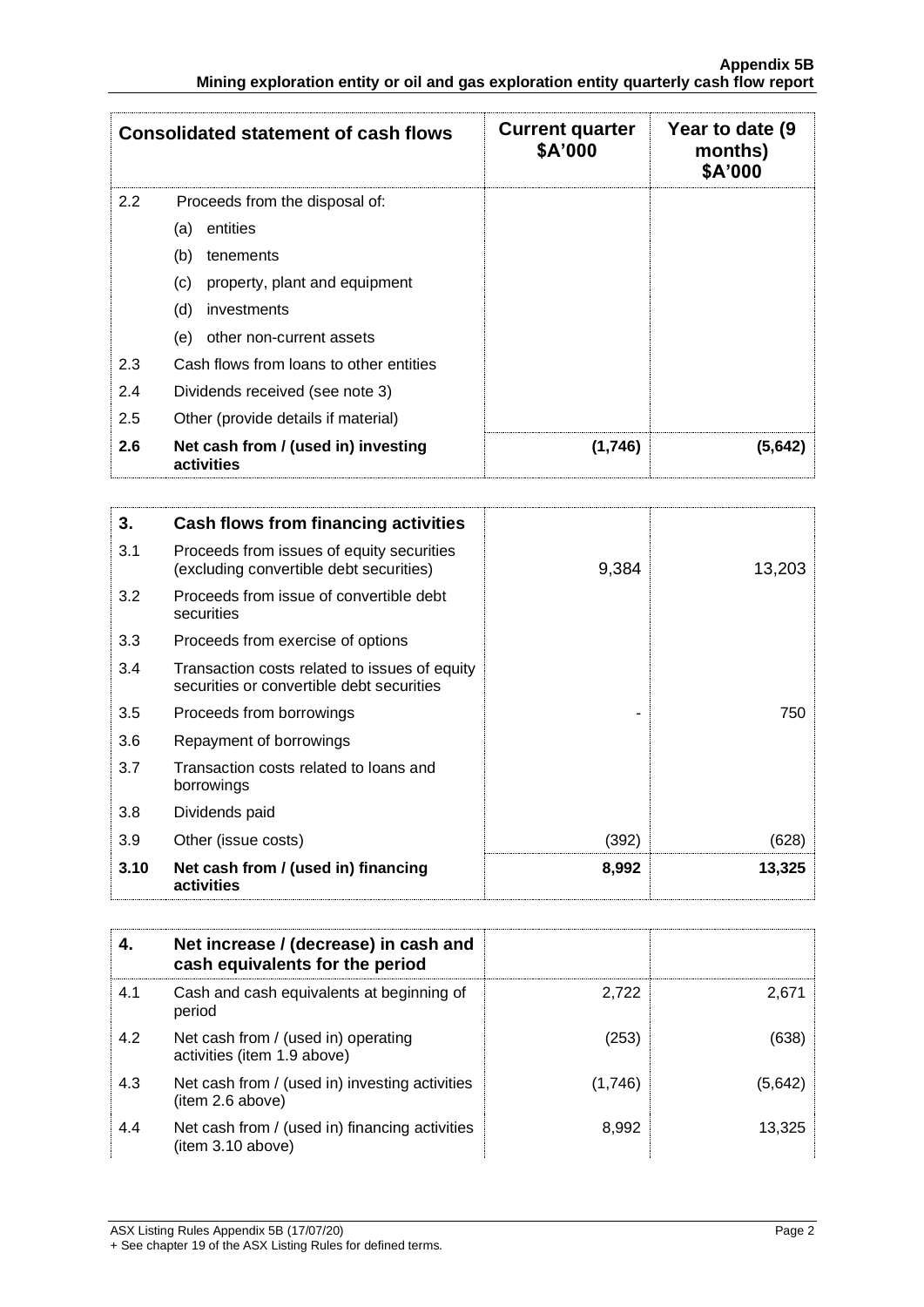| <b>Consolidated statement of cash flows</b> |                                                      | <b>Current quarter</b><br>\$A'000 | Year to date (9<br>months)<br>\$A'000 |
|---------------------------------------------|------------------------------------------------------|-----------------------------------|---------------------------------------|
| 4.5                                         | Effect of movement in exchange rates on<br>cash held |                                   |                                       |
| 4.6                                         | Cash and cash equivalents at end of<br>period        | 9.718                             | 9.718                                 |

| 5.  | Reconciliation of cash and cash<br>equivalents<br>at the end of the quarter (as shown in the<br>consolidated statement of cash flows) to the<br>related items in the accounts | <b>Current quarter</b><br>\$A'000 | <b>Previous quarter</b><br>\$A'000 |
|-----|-------------------------------------------------------------------------------------------------------------------------------------------------------------------------------|-----------------------------------|------------------------------------|
| 5.1 | <b>Bank balances</b>                                                                                                                                                          | 9.718                             | 2.722                              |
| 5.2 | Call deposits                                                                                                                                                                 |                                   |                                    |
| 5.3 | <b>Bank overdrafts</b>                                                                                                                                                        |                                   |                                    |
| 5.4 | Other (provide details)                                                                                                                                                       |                                   |                                    |
| 5.5 | Cash and cash equivalents at end of<br>quarter (should equal item 4.6 above)                                                                                                  | 9.718                             | 2.722                              |

|                                                                                                                                                             | Payments to related parties of the entity and their<br>associates                          | <b>Current quarter</b><br><b>\$A'000</b> |  |  |
|-------------------------------------------------------------------------------------------------------------------------------------------------------------|--------------------------------------------------------------------------------------------|------------------------------------------|--|--|
| 6.1                                                                                                                                                         | Aggregate amount of payments to related parties and their<br>associates included in item 1 |                                          |  |  |
| 6.2                                                                                                                                                         | Aggregate amount of payments to related parties and their<br>associates included in item 2 |                                          |  |  |
| Note: if any amounts are shown in items 6.1 or 6.2, your quarterly activity report must include a description of, and an<br>explanation for, such payments. |                                                                                            |                                          |  |  |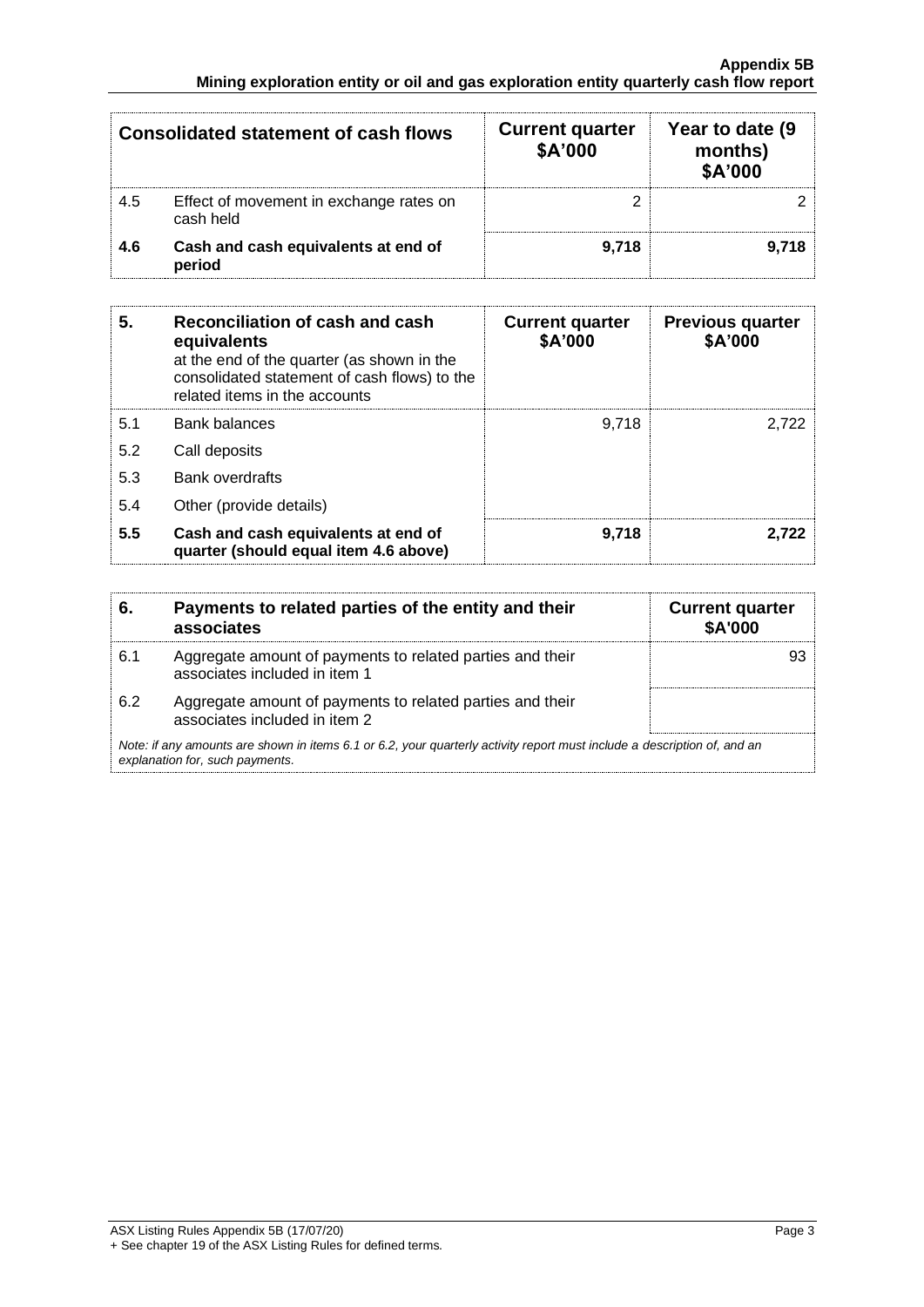| 7.  | <b>Financing facilities</b><br>Note: the term "facility' includes all forms of financing<br>arrangements available to the entity.<br>Add notes as necessary for an understanding of the<br>sources of finance available to the entity.                                                                                                               | <b>Total facility</b><br>amount at quarter<br>end<br>\$A'000 | Amount drawn at<br>quarter end<br>\$A'000 |  |
|-----|------------------------------------------------------------------------------------------------------------------------------------------------------------------------------------------------------------------------------------------------------------------------------------------------------------------------------------------------------|--------------------------------------------------------------|-------------------------------------------|--|
| 7.1 | Loan facilities                                                                                                                                                                                                                                                                                                                                      |                                                              |                                           |  |
| 7.2 | Credit standby arrangements                                                                                                                                                                                                                                                                                                                          |                                                              | 2                                         |  |
| 7.3 | Other (please specify)                                                                                                                                                                                                                                                                                                                               |                                                              |                                           |  |
| 7.4 | <b>Total financing facilities</b>                                                                                                                                                                                                                                                                                                                    | 60                                                           | 2                                         |  |
| 7.5 | Unused financing facilities available at quarter end                                                                                                                                                                                                                                                                                                 |                                                              |                                           |  |
| 7.6 | Include in the box below a description of each facility above, including the lender, interest<br>rate, maturity date and whether it is secured or unsecured. If any additional financing<br>facilities have been entered into or are proposed to be entered into after quarter end,<br>include a note providing details of those facilities as well. |                                                              |                                           |  |
|     |                                                                                                                                                                                                                                                                                                                                                      |                                                              |                                           |  |

| 8.  |                                                                                                                                                                                                                                 | Estimated cash available for future operating activities | \$A'000 |  |
|-----|---------------------------------------------------------------------------------------------------------------------------------------------------------------------------------------------------------------------------------|----------------------------------------------------------|---------|--|
| 8.1 | Net cash from / (used in) operating activities (item 1.9)                                                                                                                                                                       |                                                          | (252)   |  |
| 8.2 | (Payments for exploration & evaluation classified as investing<br>activities) (item 2.1(d))                                                                                                                                     |                                                          | (1,746) |  |
| 8.3 | Total relevant outgoings (item $8.1 +$ item $8.2$ )                                                                                                                                                                             |                                                          | (1,998) |  |
| 8.4 | Cash and cash equivalents at quarter end (item 4.6)                                                                                                                                                                             |                                                          | 9,718   |  |
| 8.5 | Unused finance facilities available at quarter end (item 7.5)                                                                                                                                                                   |                                                          | 58      |  |
| 8.6 | Total available funding (item $8.4 +$ item $8.5$ )                                                                                                                                                                              |                                                          | 9,776   |  |
| 8.7 | Estimated quarters of funding available (item 8.6 divided by<br>item 8.3)                                                                                                                                                       |                                                          | 4.9     |  |
|     | Note: if the entity has reported positive relevant outgoings (ie a net cash inflow) in item 8.3, answer item 8.7 as "N/A".<br>Otherwise, a figure for the estimated quarters of funding available must be included in item 8.7. |                                                          |         |  |
| 8.8 | If item 8.7 is less than 2 quarters, please provide answers to the following questions:                                                                                                                                         |                                                          |         |  |
|     | 8.8.1<br>Does the entity expect that it will continue to have the current level of net operating<br>cash flows for the time being and, if not, why not?                                                                         |                                                          |         |  |
|     | Answer:                                                                                                                                                                                                                         |                                                          |         |  |
|     | 8.8.2<br>Has the entity taken any steps, or does it propose to take any steps, to raise further<br>cash to fund its operations and, if so, what are those steps and how likely does it<br>believe that they will be successful? |                                                          |         |  |
|     | Answer:                                                                                                                                                                                                                         |                                                          |         |  |
|     | 8.8.3<br>Does the entity expect to be able to continue its operations and to meet its business<br>objectives and, if so, on what basis?                                                                                         |                                                          |         |  |
|     | Answer:                                                                                                                                                                                                                         |                                                          |         |  |
|     | Note: where item 8.7 is less than 2 quarters, all of questions 8.8.1, 8.8.2 and 8.8.3 above must be answered.                                                                                                                   |                                                          |         |  |